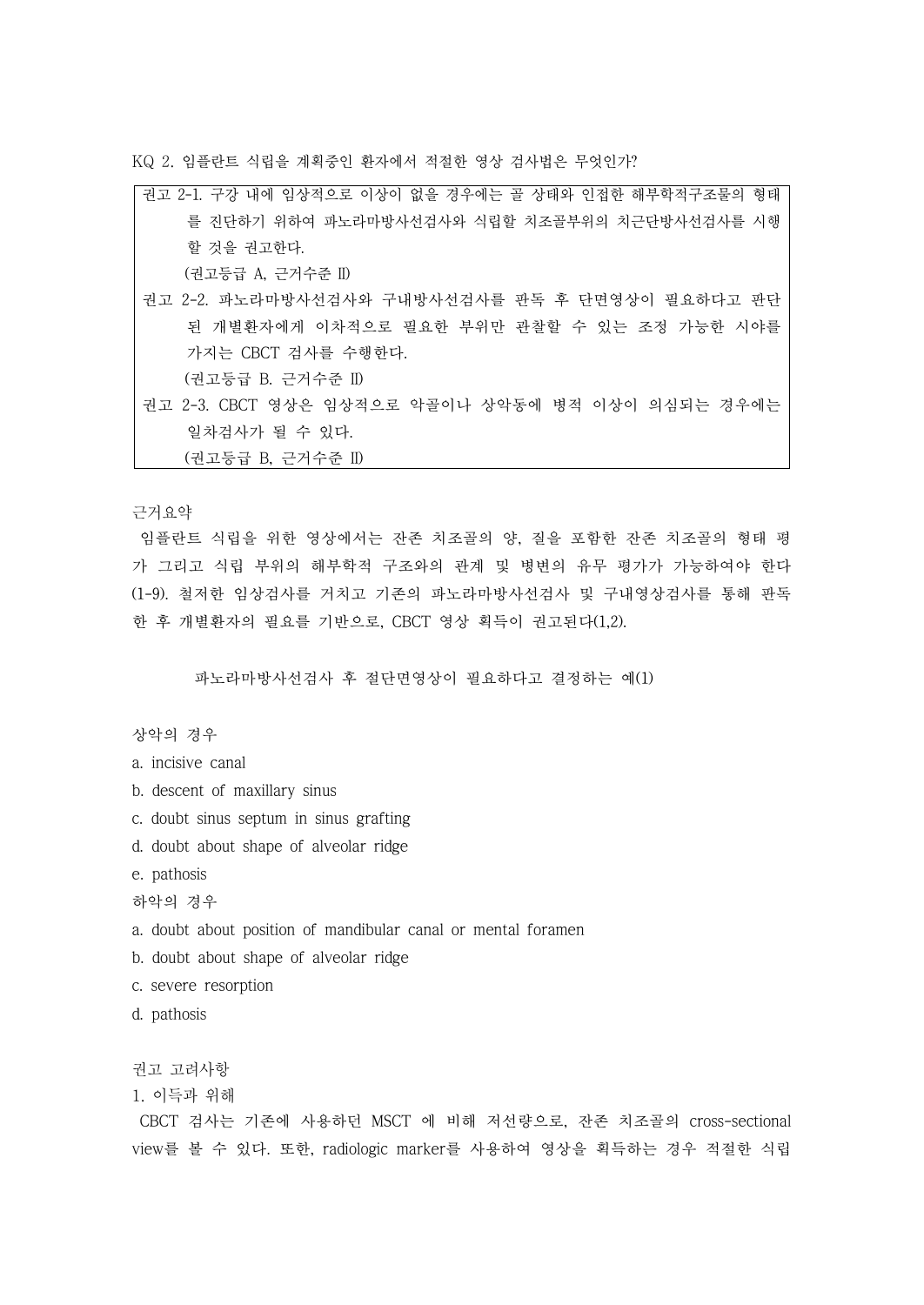방향을 고려한 계획을 세울 수 있다.<br>그러나 골질의 평가에 있어서 CBCT 영상은 부적합하다는 점을 고려하여야 한다. MSCT와는 달리, CBCT 영상에서 보여지는 회색조는 reliable하지 못하여 객관적인 밀도의 평가는 불가 능하다. 그러나 CBCT의 영상에서의 회색조가 임플란트 유지력과는 상관관계가 있다는 보고 가 있다. (4)

CBCT영상을 통한 잔존 치조골의 평가는 기존의 MSCT 영상에 비하여 환자의 노출 선량이 낮으며, 필요한 부위만 관찰할 수 있는 조정 가능한 시야를 가지는 장점이 있다.(1)

2. 국내 수용성과 적용성(Acceptability and Applicability)

임플란트 식립을 계획중인 환자의 검사방법으로 3개의 가이드라인(1,2,3) 모두 동일하게 파 노라마방사선영상과 같은 conventional image를 권고하였으며, 이것으로 CBCT영상의 필요여 부를 결정하여 필요할 경우 추가 촬영할 것을 권고하였음. 수용성과 적용성은 부록에 제시 되었다.

3. 검사별 방사선량 파노라마방사선영상 (7.2 µSv) (10) 치근단방사선영상 (1-8.3 µSv) (12) < 치조골 부위의 CBCT 검사 (유효선량: 11-674 μSv) (1) <

참고문헌

- 1. Horner K. St. Radiation No 172 Cone beam CT for dental and maxillofacial radiology(Evi dence-based guidelines). 2012.
- 2. Bornstein MMA-N, B. Kuchler, U. Tahmaseb, A. Consensus statements and recommended clinical procedures regarding contemporary surgical and radiographic techniques in impla nt dentistry. International Journal of Oral & Maxillofacial Implants. 2014;29 Suppl:78-82.
- 3. Bornstein MMS, W. C. Vaughn, V. M. Jacobs, R. Cone beam computed tomography in im plant dentistry: a systematic review focusing on guidelines, indications, and radiation dos e risks. International Journal of Oral & Maxillofacial Implants. 2014;29 Suppl:55-77.
- 4. Arisan VK, Z. C. Avsever, H. Ozdemir, T. Conventional multi-slice computed tomography (CT) and cone-beam CT (CBCT) for computer-assisted implant placement. Part I: relatio nship of radiographic gray density and implant stability. Clin Implant Dent Relat Res. 20 13;15(6):893-906.
- 5. do Nascimento EHDAP, M. L. Dos Anjos Pontual, A. da Cruz Perez, D. E. Figueiroa, J.